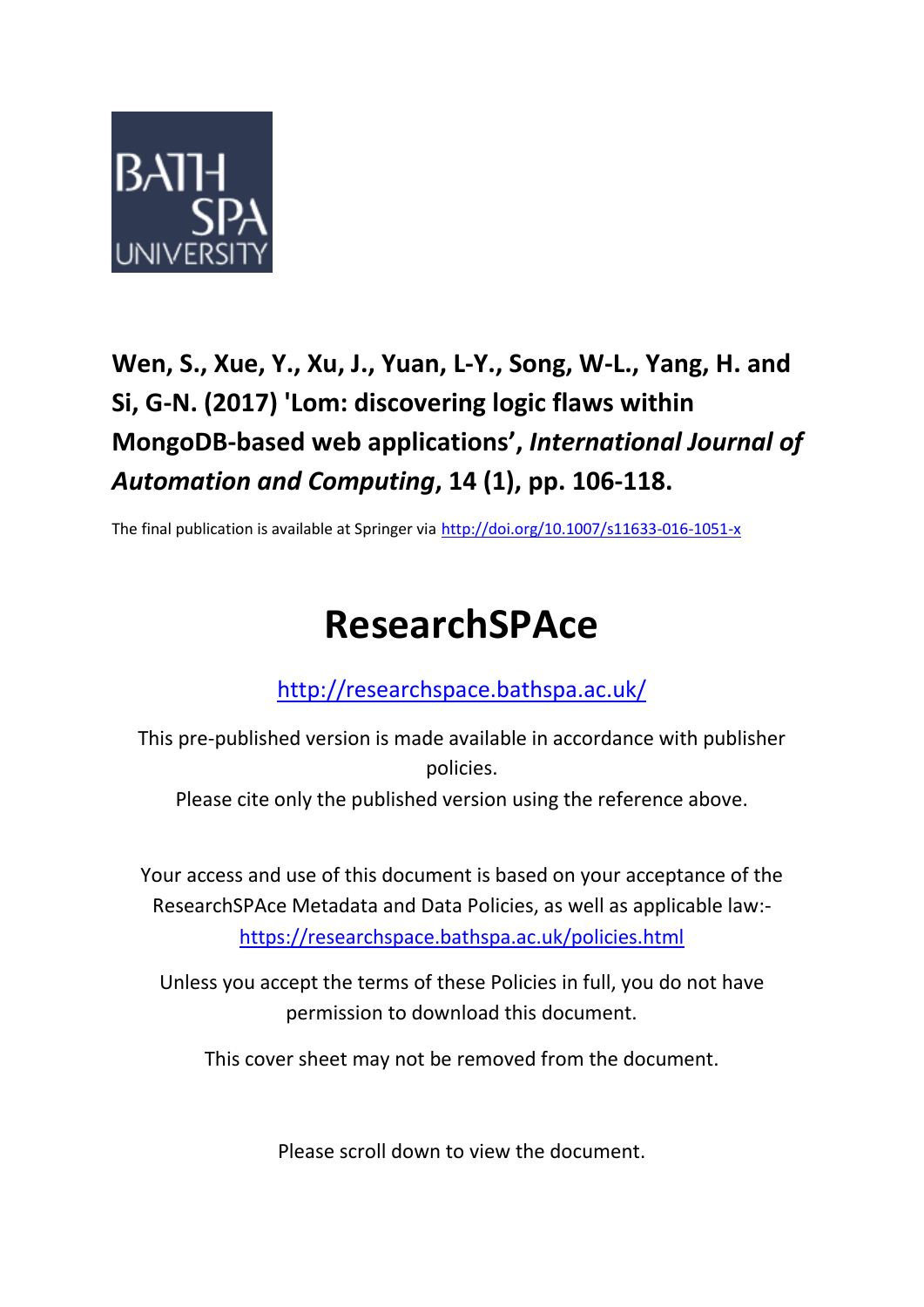### Toward Discovering Logic Flaws within MongoDB-Based Web Applications

Shuo Wen<sup>1</sup> Yuan Xue<sup>2</sup> Jing Xu<sup>1</sup> Li-Ying Yuan<sup>1</sup> Wen-Li Song<sup>1</sup> Hong-Ji Yang<sup>3</sup> Guan-Nan Si<sup>4</sup>

<sup>1</sup>Institute of Machine Intelligence, College of Computer and Control Engineering, Nankai University, Tianjin 300350, China <sup>2</sup>Department of Electrical Engineering and Computer Science, Vanderbilt University, Nashville, Tennessee 37212, United States <sup>3</sup>Centre for Creative Computing, Bath Spa University, Bath, BA2 9BN, United Kingdom

<sup>4</sup>School of Information Science and Electrical Engineering, Shandong Jiaotong University, Jinan 250357, China

Abstract: Logic flaws within web applications will allow malicious operations to be triggered towards back-end database. Existing approaches to identifying logic flaws of database accesses are strongly tied to SQL statement construction and cannot be applied to the new generation of web applications that use NoSQL databases as the storage tier. In this paper, we present Lom, a black-box approach for discovering many categories of logic flaws within MongoDB-based web applications. Our approach introduces a MongoDB operation model to support new features of MongoDB and models the application logic as a Mealy finite state machine. During the testing phase, test inputs which emulate state violation attacks are constructed for identifying logic flaws at each application state. We apply Lom to several MongoDB-based web applications and demonstrate its effectiveness.

Keywords: Logic Flaw, Web Application Security, MongoDB.

#### 1 Introduction

Web applications have become a major information access portal these years. These applications interact with back-end databases on behalf of their users. The back-end database executes all the operations requested by the web application with its privileges, and therefore the application is indispensable for ensuring security checks effective before the database accepts an operation. So web applications become one of the primary targets for malicious acquiring or manipulating the sensitive information in back-end databases. One category of attacks exploits the application's input validation mechanisms that allow malformed user inputs to be used for constructing database operations, e.g., SQL queries. The case of notorious SQL injections belongs to this type. Another category of attacks, which is referred to as state violation attacks<sup>[1]</sup>, exploits logic flaws within the application. This type of attacks misleads the application into sending database operation at incorrect application states.

In contrast to input validation vulnerabilities which have received considerable attention, only limited works have been presented to address logic flaws. The key challenge comes from the fact that logic vulnerabilities are specific to intended functionality of a particular web application, hence general approaches that can be applied to all web applications require an automated way of deriving the application's intended logic or specification.

On the other hand, NoSQL databases are increasingly being employed as an alternative to traditional SQL data-

bases. Their notable characteristics, such as flexible data models, scalable data storage, nicely support the need of web applications where the workloads are massive and data sources may not have a predefined structure. Such flexibility also brings higher risk of logic vulnerabilities into the web applications. However, to the best of our knowledge, no previous work has made efforts to address logic flaws in web applications with NoSQL database as a backend.

In this paper, we present Lom, the first systematic blackbox approach which discovers logic flaws of database access within MongoDB-based web applications. The reason why we choose MongoDB is two folds: (1) According to the DB-Engines Ranking<sup>[2]</sup>, the popularity of MongoDB is the top 1 among all the NoSQL databases. (2) As far as data modeling concerned, MongoDB, which has a complicated hierarchical data model, is a representative NoSQL database.

Although a few existing solutions aim to address logic vulnerabilities within web applications, the characteristics of MongoDB make their approaches not applicable for MongoDB-based web applications: (1) Identical MongoDB operations represented in distinct programming languages have various appearances. However, previous static analysis approaches  $[3, 4, 5]$ , which can only address patternunchanged SQL queries or specific languages, can not handle the diversified MongoDB operation appearances of multiple programming languages. (2) Some black-box approaches<sup>[6, 7]</sup>, which can only target the flat data model of relational databases, are not appropriate for the hierarchical and flexible data model of MongoDB. (3) Many static techniques<sup>[3, 5]</sup> require the source code of applications for analyzing, or can only be applied to specific web development languages and platforms<sup>[5, 8]</sup>. (4) A few approaches<sup>[6]</sup> need to access to server-side session information. (5) Some previous approaches<sup>[8, 9, 10]</sup> can address only one specific vulnerability and cannot be easily extended to handle other forms of logic flaws.

Regular paper

Manuscript received date; revised date This work was supported by China Scholarship Council, Tianjin Science and Technology Committee (No. 12JCZDJC20800), Science and Technology Planning Project of Tianjin (No. 13ZCZDGX01098), NSF TRUST (The Team for Research in Ubiquitous Secure Technology) Science and Technology Center (CCF-0424422), National Key Technology R&D Program (No.2013BAH01B05), National Natural Science Foundation of China (No.61402264).

Recommended by Associate Editor Hongji Yang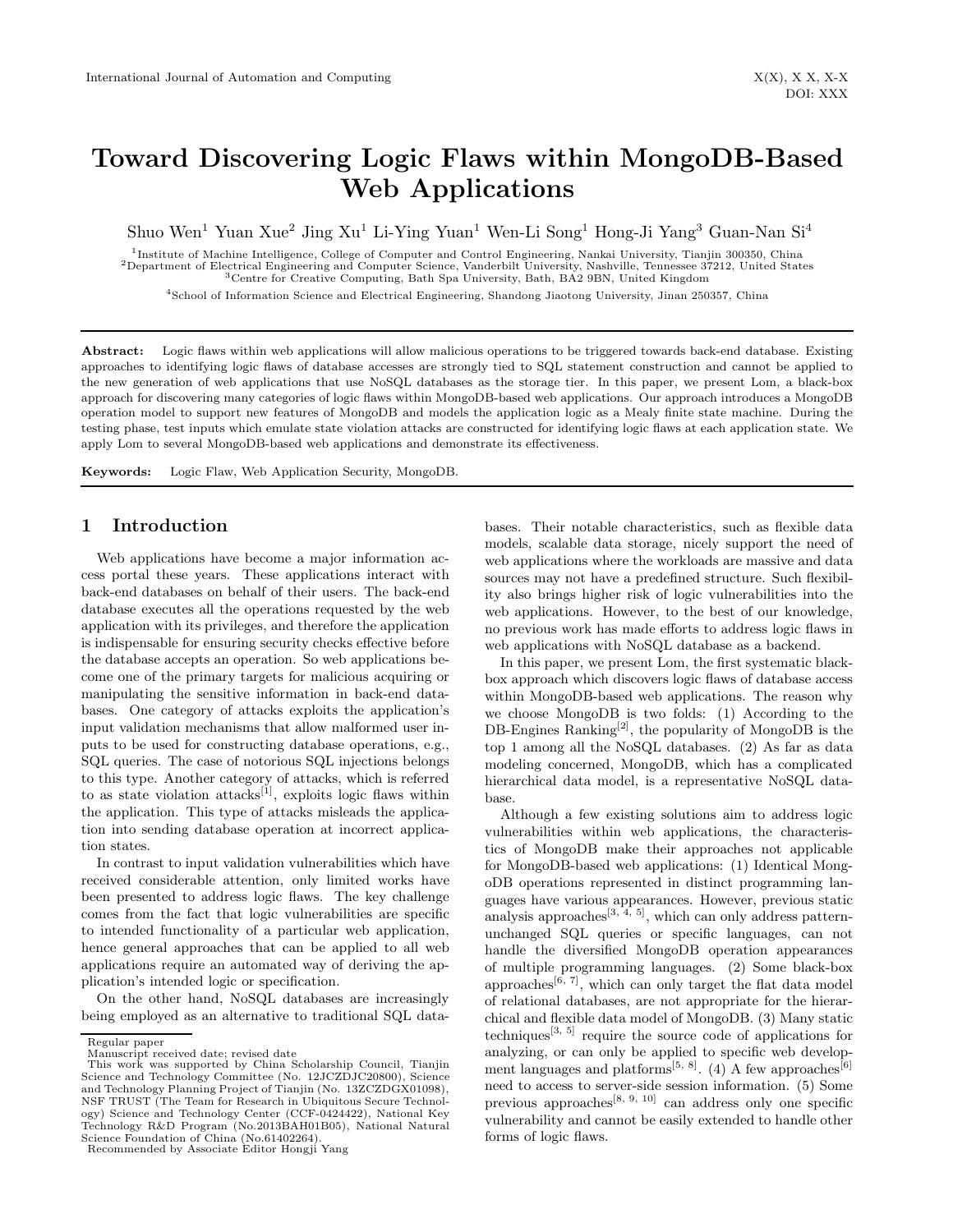By contrast, our approach supports the features of MongoDB. We explore the protocol layer to extract the MongoDB operation regardless of programming languages and introduce MPath, which is an XPath-like representation to locate each value in the hierarchical model within the MongoDB operation. In addition, our technique is designed to be general and cover many kinds of logic vulnerabilities.

The logic of a web application is modeled by a Mealy finite state machine<sup>[11]</sup> (Mealy FSM). To discover logic vulnerabilities, the intended state machine is built as a partial state machine over the expected user inputs (MongoDB operations) when users follow the navigation paths within the web application first. After that, on basis of the inferred intended Mealy machine, we generate unexpected test inputs to exploit logic vulnerabilities within the application. These test inputs are related to three categories of attacks. After producing test inputs, we send the test web requests to web applications and evaluate the outputs to discover potential logic flaws.

Our contributions are summarized as follows:

- We present a novel black-box approach for discovering logic vulnerabilities within MongoDB-based web applications. In particular, by observing the messages in the protocol layer, our approach introduces a MongoDB operation model to represent the MongoDB actions triggered within the web application. We characterize the logic flaws over the Mealy FSM, systematically utilize the observed user inputs for deriving the specification and generate test inputs to exploit vulnerabilities.
- Our approach is able to cover numerous categories of logic flaws without the need of application source code and server-side session information, therefore it can support different coding languages and environments.
- We implemented a prototype system Lom and demonstrate that Lom can be used to identify logic flaws in today's MongoDB-based web applications.

The rest of this paper is organized as follows. We present our problem formulation in Section 3. Our approach and implementation are illustrated in details in Section 4 and Section 5, respectively. Section 6 presents our experimental results. Finally, Section 2 discusses related work and the paper is concluded in Section 7.

#### 2 Related Works

To the best of our knowledge, only two existing researches make efforts on NoSQL database security. Okman et al.<sup>[13]</sup> analyzes the main functionality and security features of two popular NoSQL databases: MongoDB and Cassandra. Aniello et al.<sup>[14]</sup> analyzes the vulnerabilities of the gossipbased membership protocol used by Cassandra. Nonetheless, none of these approaches concentrates on the flaw with in NoSQL database based web applications, while our approach detects logic flaws with in modern MongoDB-based web applications.

Most previous researches<sup>[10, 15, 16, 17]</sup> endeavor to exploit various vulnerabilities within web applications. For instance, SecuBat<sup>[18]</sup> are used to identify input validation vulnerabilities.

Nevertheless, very few techniques address logic flaws within modern web applications. There are two categories of approaches researched for securing legacy web applications from logic flaws:

- 1. Vulnerability Analysis: It tries to identify and fix the logic vulnerabilities within the applications.
- 2. Attack Detection: It tries to detect and block logic attacks launched against the vulnerable applications.

The key issue that is common for both approaches is how to derive the application logic specification. Then the logic specification is used for either attack detection or vulnerability analysis.

The logic specification that is general to a number of web applications can be manually pre-specified. Nemesis<sup>[19]</sup> aims at providing reliable authentication and authorization mechanisms for web applications. By modifying the language runtime, it can track users' credentials and enforce pre-specified security policies over resources, such as files, database objects, etc. CLAMP[20] employs virtualization technology to isolate the application components for different users, so that the current user can only access his/her own data. However, more commonly, the logic specification is specific to each application and not available as a priori. Swaddler<sup>[1]</sup>, BLOCK<sup>[21]</sup> and SENTINEL<sup>[6]</sup> establish application-specific behavioral models and identify the runtime deviation from the established model as potential logic attacks. In particular, SENTINEL focuses on securing the database access triggered by the web application based on a set of invariants extracted from execution traces. The objective of these work is to detect whether a given user input violates the application specification, while our objective is to effectively identify concrete inputs to the web application which can violate the specification, which is much more challenging.

Our work shares the same objective of identifying logic flaws within web applications as a number of existing works. Swaddler<sup>[1]</sup>, WAPTEC<sup>[3]</sup>, RoleCast<sup>[4]</sup>, Waler<sup>[5]</sup>, Doupé et al.<sup>[8]</sup>, Sun et al.<sup>[12]</sup>, MiMoSA<sup>[22]</sup> and FixMeUp<sup>[23]</sup> infer the logic specification from application source code, through either static analysis or instrumentation. However, these techniques are language-dependent and limited in the spectrum of logic flaws they can deal with by their capability of handling language details. For example,  $\text{Waler}^{[5]}$  can only identity violations of value-related invariants in JSP web applications, which are inferred from dynamic executions. Sun et al.<sup>[12]</sup> assume a strong role lattice model for identifying access control flaws within PHP web applications. WAPTEC[3] collects the set of constraints along the paths leading to sensitive operations and constructs exploits to circumvent the security checks. Doupé et al.  $[8]$  specifically focus on Execution After Redirection vulnerabilities in Ruby web applications by analyzing control flows from application source code.

In contrast, our approach extracts the MongoDB operation from the protocol layer without source code requirement, and can be utilized for all programming languages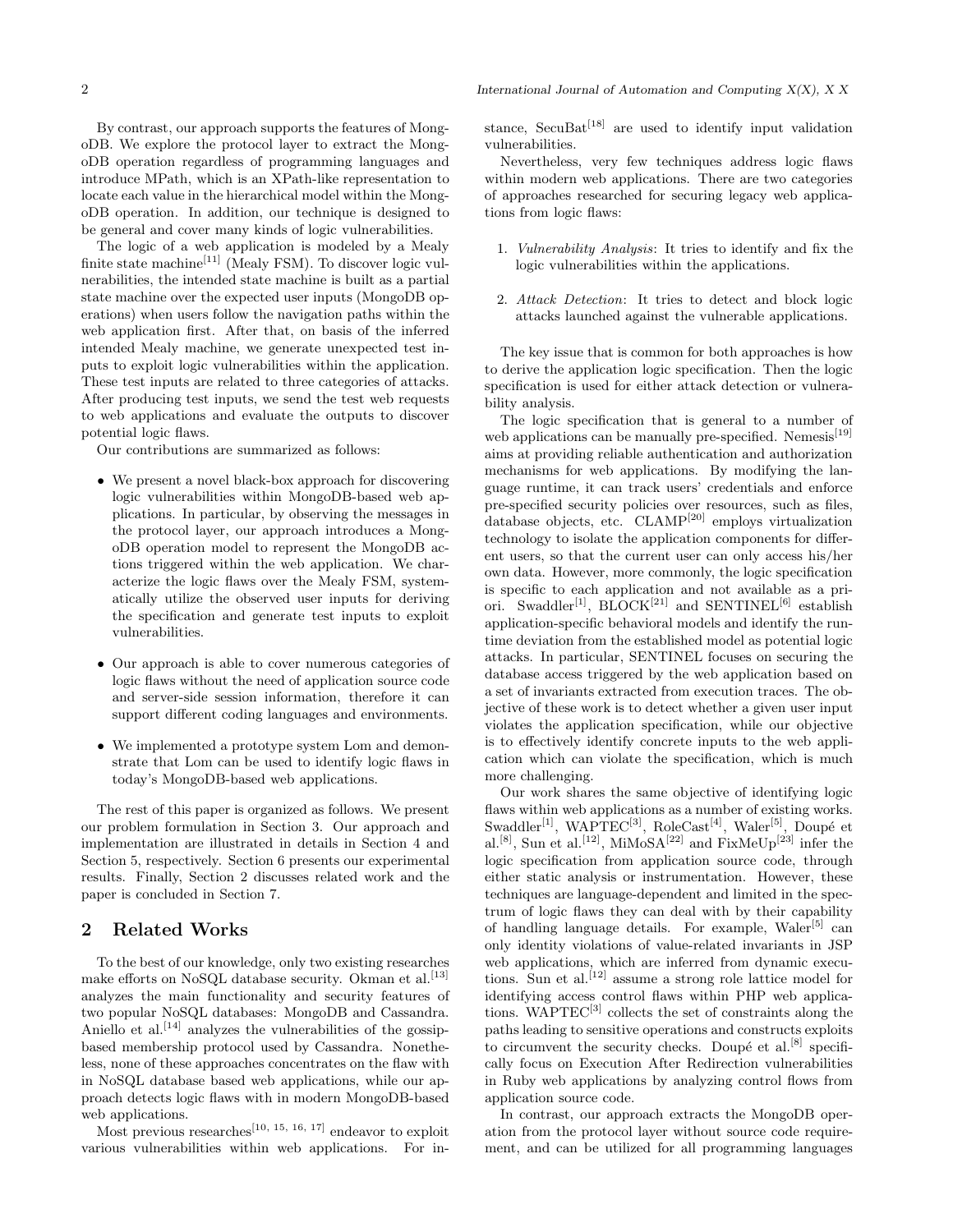supported by MongoDB. Moreover, most of the above approaches target only one specific vulnerability and cannot be easily extended to handle other categories of logic flaws. Our technique is designed to be general and covers many kinds of logic vulnerabilities.

Techniques are also designed to discover logic flaws within web applications without source code. For example, Doupé et al.<sup>[8]</sup> and NoTamper<sup>[9]</sup> can address EAR vulnerability and parameter tampering respectively. In comparison, our approaches can cover not only these two attacks, but also forceful browsing attack. InteGuard<sup>[24]</sup> and  $EURECOM<sup>[25]</sup> attempt to secure multi-party web applica$ tions. LogicScope<sup>[26]</sup>, SENTINEL<sup>[6]</sup> and BLOCK<sup>[21]</sup> make use of session information to construct application specifications. In comparison, our work does not require server-side session information from the application developers. Li et al.[7] proposes an automated black-box technique for identifying access control vulnerabilities. Though  $SENTINEL^{[6]}$ and the work of Li et al.<sup>[7]</sup> can be applied to traditional RDBMS, they can not handle the hierarchical and schemaless data model of MongoDB, which brings in new challenges. Our technique supports these new features of MongoDB back-end web applications.

Web applications are more and more built with thirdparty web services through APIs and split at both clientside and server-side, where logic vulnerabilities might arise. Wang et al.<sup>[27]</sup> discovered logic vulnerabilities within the checkout procedures, which can be exploited by the attackers to shop for free. Its further research<sup>[28]</sup> also identified logic vulnerabilities within web-based single-sign-on services. InteGuard<sup>[24]</sup> performs security checks over a set of invariant relations among HTTP interactions to defeat logic attack at runtime. INDICATOR<sup>[29]</sup> employs hybrid analysis to infer the dependency constraints on parameters for web services. Guha et al.<sup>[30]</sup> extracted event graphs from client-side web applications and detect malicious client behaviors at runtime. Krishnamurthy<sup>[31]</sup> can be used to build secure web applications, where security policies specified by developers can be automatically verified and enforced. Our technique focuses on logic vulnerabilities within server-side web applications and has the potential to be extended to handle the above scenarios.

A number of testing tools, both open-source, e.g., Spike, Burp, and commercial, e.g., IBM AppScan, have been proposed for identifying input validation vulnerabilities within web applications<sup>[16]</sup>. They feed random inputs from a library of known attack patterns into applications. To improve the testing coverage and efficiency, random fuzzing can be enhanced by guided test input generation<sup>[17, 32, 33]</sup>. None of these technique can effectively handle logic vulnerabilities within web applications.

#### 3 Problem Description

#### 3.1 Background of MongoDB

#### 3.1.1 The Data Model of MongoDB

Document In MongoDB, the basic unit of data is document whose structure is hierarchical and non-relational. A document includes a set of field/value pairs where the value of a field can even be a document or an array which is a



Figure 1 A document / A MongoDB request variable

list of values. Array values can be all the supported values for normal field/value pairs in MongoDB, even nested arrays and embedded documents. Figure 1 shows a document which employs embedded documents and array values.

Collection MongoDB documents are grouped as one or more collections in a MongoDB database. The schema of a collection does not need to be defined while the collection is created, which means users have more data-modelling flexibilities to match the design and performance requirements of an application.

#### 3.1.2 MongoDB Wire Protocol

MongoDB offers many additional drivers for users to work with their proficient programming languages. The same operations represented in distinct drivers may have different appearances. To avoid this difference, we focus on internals of how drivers access the MongoDB server. The drivers use MongoDB Wire Protocol, which is a simple socket-based, request-response style and lightweight TCP/IP wire protocol, to make clients communicate with the MongoDB server through MongoDB request messages. A message defines the concrete data which an operation can access and the type of the operation. With these messages, update, delete, insert and read operations can be performed on MongoDB.

#### 3.1.3 MongoDB Request Variable

| struct OP UPDATE {                                |                                                                |
|---------------------------------------------------|----------------------------------------------------------------|
| MsgHeader header;                                 | // standard header                                             |
| $int32$ ZERO:                                     | // reserved for future use                                     |
|                                                   | estring fullCollectionName; // "databaseName.collectionName"   |
| $int32$ flags:                                    | $// 0 - upper$ ; 1 - multiupdate                               |
| document querySelector; // to select the document |                                                                |
|                                                   | document updateDefinition; // to specify the update to perform |
|                                                   |                                                                |

Figure 2 The structure of the update message

Figure 2 shows the structure of a category of MongoDB request message (update message). As can be seen from the figure, the data structures of most useful variables in MongoDB Wire Protocol are documents, such as the query selector and the update definition. This structure is able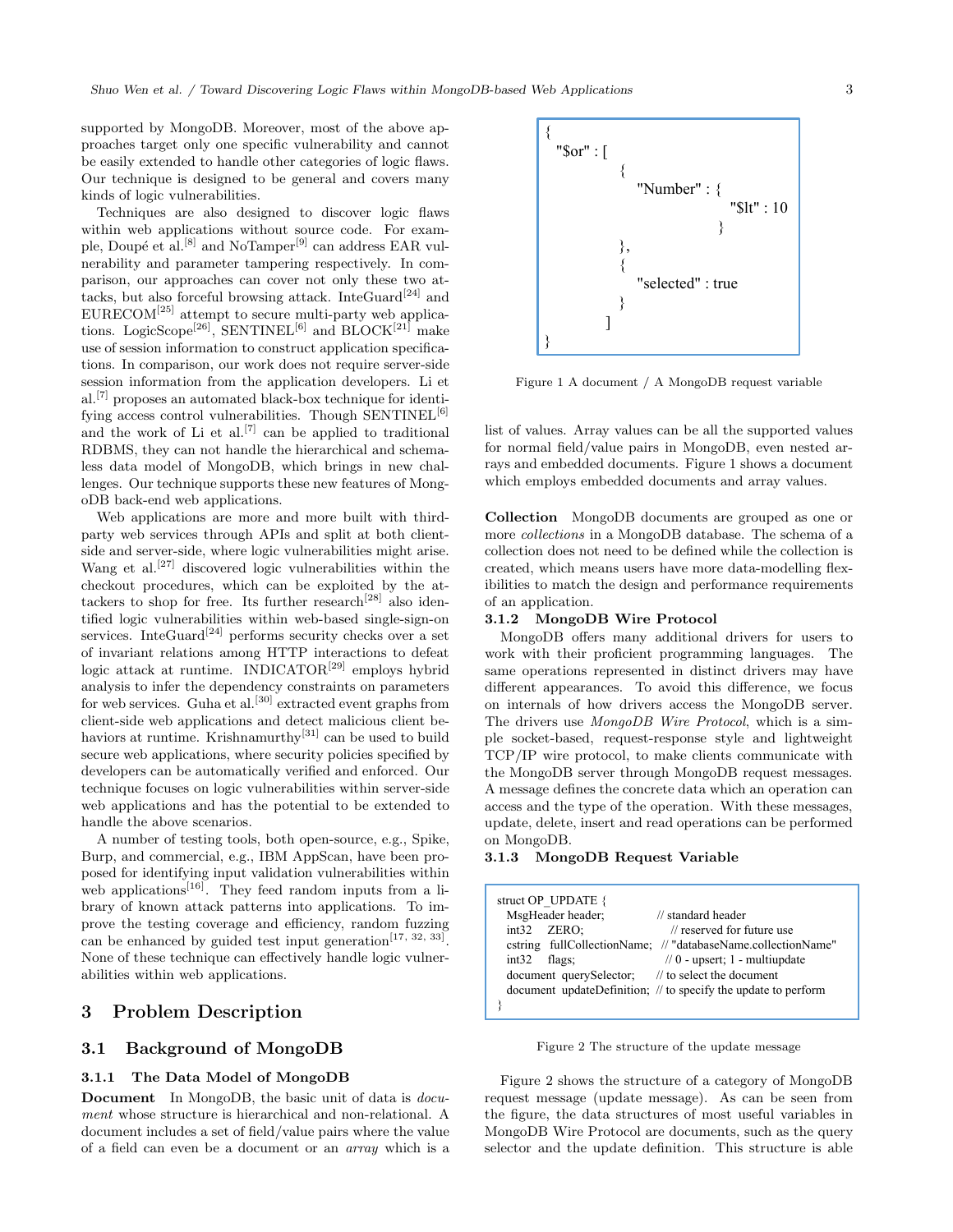to support complex commands. For instance, Figure 1 is also a MongoDB request variable (query selector). Here "\$lt" is a comparison operator corresponding to "less than". Each of these document structure variables is denoted as MongoDB Request Variable in this paper. Apparently, all the operation parameters are placed in these hierarchical and non-relational variables.

#### 3.2 Logic Flaws within MongoDB-based Web Applications

Figure 3 shows a simple vulnerable application to illustrate the logic vulnerabilities we concentrate on in our research. A logged in user will be redirected to the "index.php" at first. If the current user is an administrator, he is allowed to achieve links for adding new users, editing and deleting any of the registered users. If the current user is a regular user, he can only browse the page for editing his personal information.

We model a web application using a Mealy finite-state machine (Mealy FSM) model  $(S, s_0, \Sigma, \Lambda, T, G)$ , where S is the set of states,  $s_0 \in S$  is the initial state,  $\Sigma$  is the set of input symbols,  $\Lambda$  is the set of output symbols,  $T$  :  $S \times \Sigma \rightarrow S$  is the set of transition functions mapping pairs of a state and an input symbol to the corresponding next state,  $G : S \times \Sigma \to \Lambda$  is the set of output functions mapping pairs of a state and an input symbol to the corresponding output symbol.

To find out the logic flaws within a web application, we are required to analyze its two categories of Mealy FSMs:

- 1. Intended FSM (denoted as  $F_i$ ), which models the behavior of the originally planned web application without any logic flaws;
- 2. Realistic FSM (denoted as  $F_r$ ), which models the behavior of the actual web application implemented by the developer.

If  $F_r$  is equivalent to  $F_i$ , the web application is regarded as secure. Once disparities which involve sensitive operations exist between  $F_r$  and  $F_i$ , we affirm the application has logic flaws .

As illustrated in Figure 4, the example application has three states: the guest user who is not logged in  $(s_0)$ , regular user  $(s_1)$  and administrator  $(s_2)$ . Each input symbol  $I \in \Sigma$ is an abstract representation of the triggered operation on back-end MongoDB (e.g. op1, op2 and op3 in Figure 3), which consists of two parts:

- 1. Operation Contour (denoted by  $C$ ), which represents the contour of the operation (refer to Section 4.3.1 for details);
- 2. Transmitted Parameter Mapping (denoted by P), which represents both the parameter which can be transmitted from web request to the operation and its related value set(refer to Section 4.3.2 for details).

Each output symbol in  $\Lambda$  is the acceptance of the operation by back-end MongoDB.

The intended FSM  $(F_i)$  for the application works as follows: At state  $s_1$ , since it is intended that the regular user can only edit his personal information, when the regular

user sends an input symbol  $I_1 = C_1 \cdot P_1$ , where the "userid" parameter is equal to the current user id, back-end MongoDB will accept this operation (output symbol  $O_1$ ). When this user attempts to edit other users' information, delete or add a user, i.e., sending  $I_2$  ( $I_2$  is different from  $I_1$  due to the diverse parameter mappings.),  $I_3$  or  $I_4$ , MongoDB will not accept or trigger the operation (output symbol  $O_2$ ).

Nonetheless, in this application, there are three logic flaws which are reflected as the discrepancies between  $F_i$ and  $F_r$ . First, the "editUser.php" fails to check whether the "userid" parameter is the same as current user's information. Second, despite the "delUser.php" checks whether current user is an administrator and seems to reject the operation from web response, it does not end the application execution, thus the back-end MongoDB operation is still triggered. Third, the "addUser.php" does not check whether the current user has the admin privilege. These vulnerabilities allow three types of attacks:

- 1. Parameter Manipulation Attack: When  $I_2$  is sent to the application at state  $s_1$ ,  $O_1$  is returned, which means a regular user can edit other users' information.
- 2. Execution After Redirection (EAR) Attack [8]: When  $I_3$  is sent to the application at state  $s_1, O_3$  is returned, which means a regular user can still successfully make back-end MongoDB delete other users' information although  $O_2$  appears to be returned from web response.
- 3. Forceful Browsing Attack: When  $I_4$  is sent to the application at state  $s_1$ ,  $O_4$  is returned, which means a regular user can add new users.

All the attacks mentioned above are common attacks targeting different kinds of logic vulnerabilities within database based web applications. EAR attack is especially challenging due to the attack seems to be defended from web response, however, the back-end database still triggers the database operation which is not designed to run.

At a given state s, only a subset of input symbols are expected by the application (denoted as  $\Sigma_{exp}(s)$ ) and processed to produce normal output symbols, i.e.,  $\Lambda_{nor}(s)$  =  $G(s, \Sigma_{exp}(s))$ . The expected input symbols are the triggered MongoDB operations when the user follows the navigation links of the web application. The normal output symbols mean that MongoDB accepts the expected MongoDB operations. All the other input symbols, which are not expected at state s, should not be triggered by MongoDB, resulting in blank output symbols. A blank output symbol means that the application refuses to accept the operation and therefore back-end MongoDB does not execute anything. As shown in Figure 4, for state  $s_1$ , the expected input set is  $\{I_1\}$ , the normal output set and the blank output set is  $\{O_1\}$  and  $\{O_2\}$ , respectively. For state  $s_2$ , the expected input set is  $\{I_1, I_2, I_3, I_4\}$  and the normal output set is  $\{O_1, O_3, O_4\}$ . The behaviors of  $F_i$  and  $F_r$  over the expected input symbols should be consistent because the web application aims at implementing all the intended functionalities. Nevertheless, there may be unexpected inputs which are accepted by  $F_r$ . Therefore, if an input symbol, which is not expected at state s, can be transmitted into the application and triggered by MongoDB, MongoDB then generates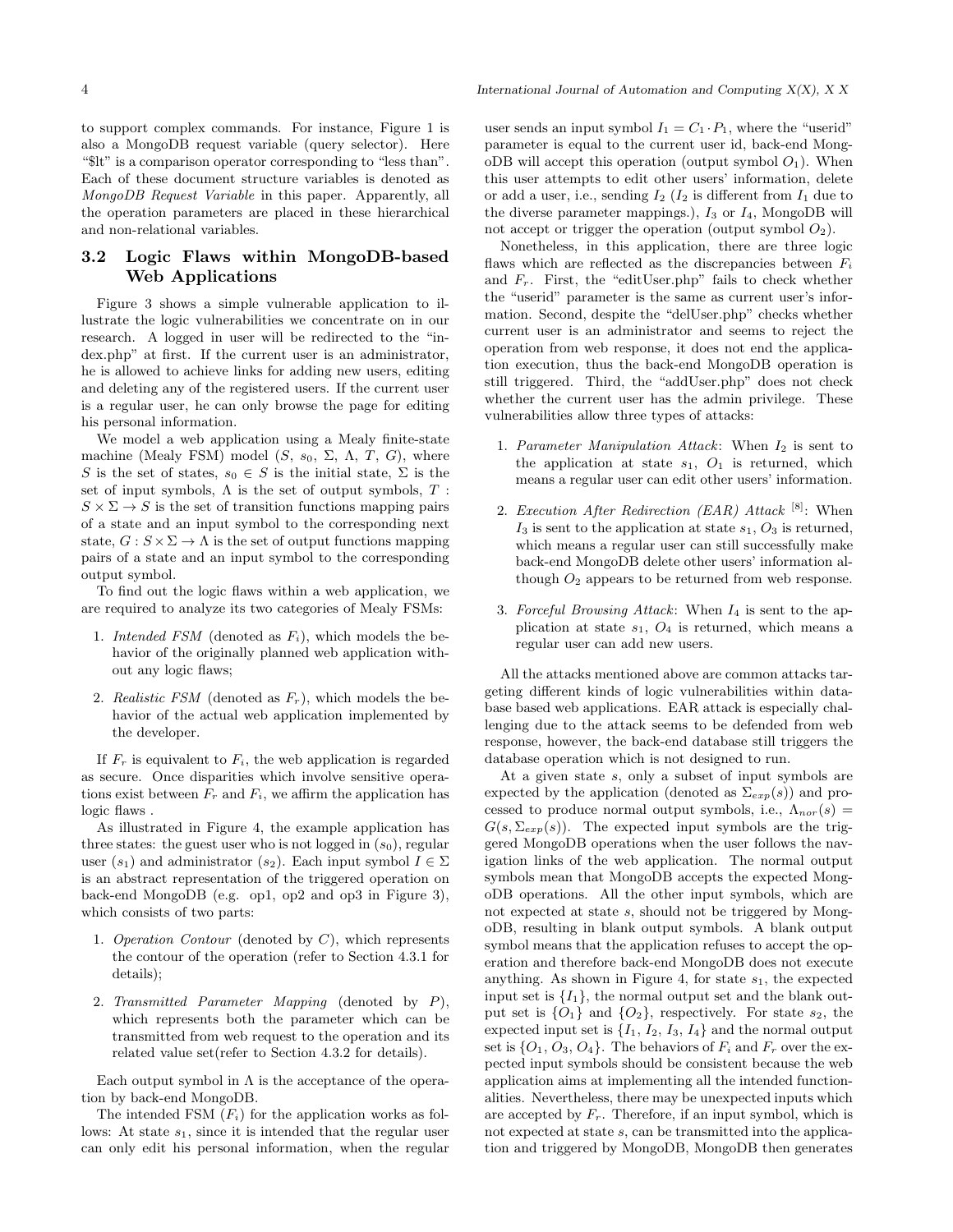





Figure 4 FSM Representation of Figure 3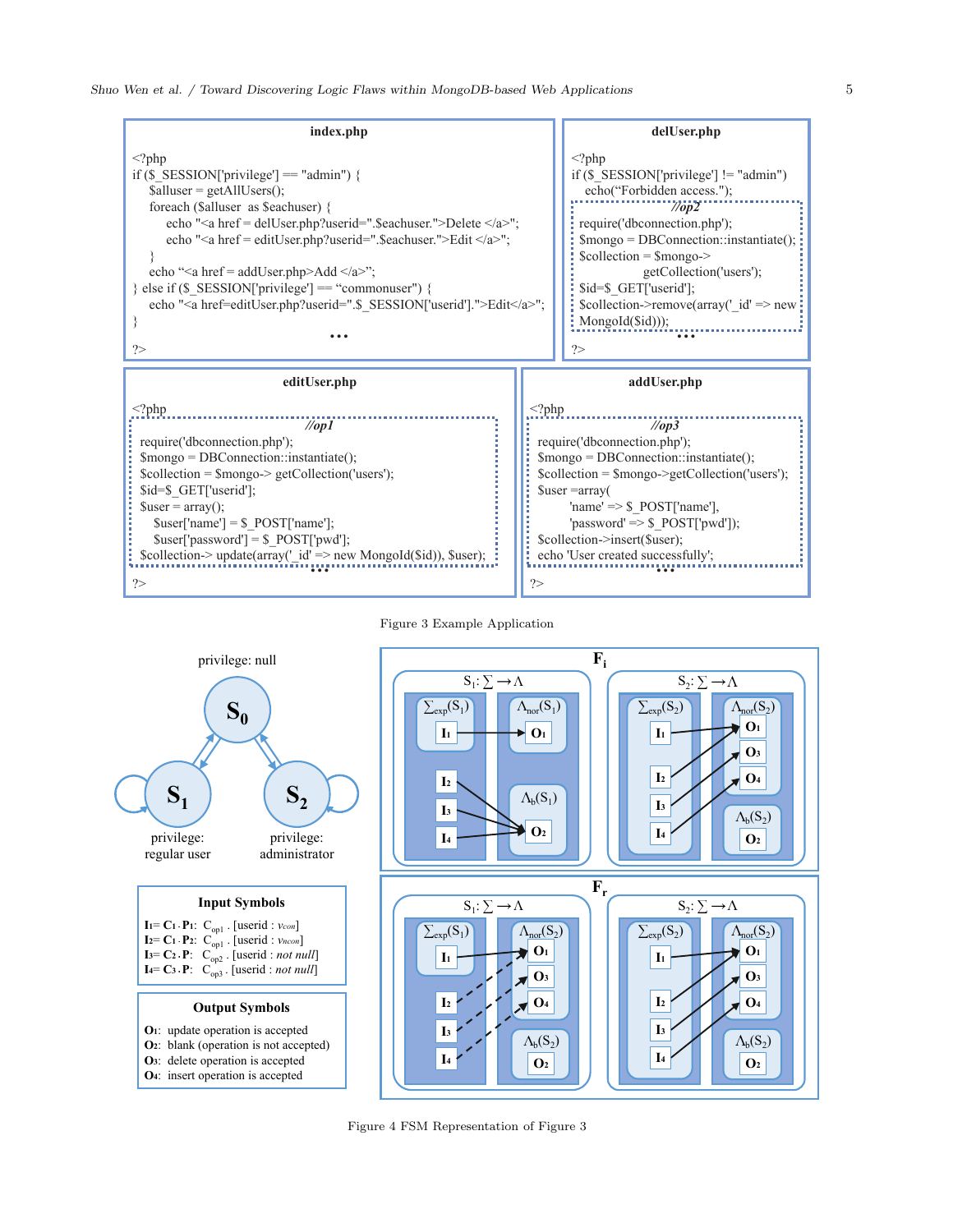an output symbol that falls beyond the blank output set, we

recognize this web application has a logic vulnerability at state s. The related input symbol is defined as a malicious input symbol  $(I_{mal})$ .

#### 4 Approach

#### 4.1 Approach Overview

As mentioned in Section 3.2, we need to construct malicious inputs to verify their outputs for each state. It is a challenging task because we do not possess anything about the entire input symbol set and unexpected input symbol set at each state. Since some malicious inputs, e.g. EAR attacks, can modify the data in back-end MongoDB secretly without affecting intended web responses. To symbolize the input symbol, we need to learn the operation over MongoDB (Section 4.2). The characteristics of MongoDB make the understanding more sophisticated:

- 1. As illustrated in Section 3.1.2, the same MongoDB operation may have dissimilar expression in different programming language and what is more, an operation may be characterized by several statements in the source code (such as op1, op2 or op3 in Figure 3). Hence we utilize dynamic analysis but not static analysis to make our approach not constrained to specific programming language or driver. We look into the protocol layer, which is the underlying unification of distinct drivers, to extract the MongoDB operation no matter which programming language the application is written in.
- 2. As Section 3.1.3 shows, the basic data model of MongoDB, which is also utilized in the MongoDB request variable, is hierarchical and non-relational. MongoDB request variables are the most important components of MongoDB request messages. Thus we need to locate each field/value pair in the hierarchical data model. We present MPath to support this nested data structure.

Our approach first builds a partial Mealy FSM over the expected input domain by leveraging the collected traces. For each application, we identify user privileges and construct each privilege as a State. Normal users' traces are collected for different users at each state. The traces we collect include web requests/responses and MongoDB requests/responses from protocol layer. The traces are symbolized as following:

- 1. Input Symbolization (Section 4.3), in which we abstract concrete MongoDB operations into input symbols to profile the expected input domain at each state, i.e.,  $\Sigma_{exp}(s)$ ,  $\forall s \in S$ ;
- 2. Output symbolization, in which we observe whether the MongoDB accepts the operations or not for generating output symbols and the mappings between the expected inputs and normal output symbols, i.e.,  $G(s, \Sigma_{exp}(s)) \rightarrow \Lambda_{nor}(s), \forall s \in S$ . Application state transitions and the corresponding input symbols that trigger the transitions are also observed in this phase, i.e.,  $T : S \times \Sigma \rightarrow S$ .

After the inference of partial FSM, we will leverage this inferred FSM to construct unexpected inputs at each application state (Section 4.4) and test the application. Output symbols will be evaluated to discover potential logic flaws (Section 4.5).

#### 4.2 MongoDB Operation Analysis

A MongoDB operation is related to the read, delete, update or insert message in MongoDB Wire Protocol. It can read or modify the records in MongoDB. We extract the kernel information (message/operation type, collection name and the MongoDB request variables) of a message as its MongoDB operation, which represents its execution on MongoDB performed by the user through the web application.

#### 4.3 Input Symbolization

Given a set of MongoDB operations, we need to represent them with a finite number of input symbols. We symbolize each MongoDB operation with a two-part structure, i.e., the operation contour and the transmitted parameter mapping. 4.3.1 Variable/Operation Contour

MPath and Variable Contour Since MongoDB request variables are included in MongoDB operations, all the MongoDB request variables in the operations need to be stored reasonably. So the main challenge is how to model all of these variables in a more efficient way for convenient comparison, i.e. locating each parameter easily.

To locate each parameter, we introduce MPath which is an analogue of XPath. As an example, the "\$lt" parameter of Figure 1 can be expressed as "\$or/Number/\$lt". With this kind of effective representation, we can express the original hierarchical MongoDB request variable.

We then define the *Contour* of a MongoDB request variable as the variable without any parameter values. Each original variable is represented as its extracted contour and its parameter value set. For instance, the contour of the Figure 1 can be represented as Figure 5, where "p1" and "p2" represent the value of related parameters. The top of the figure is the document view of the contour and the bottom is the MPath view which is the implementation. Both the contour and the parameter set are derived from its original variable.

Operation Contour The operation type, collection name and the variable contours of a MongoDB operation is denoted as its operation contour. Similarly, each operation is represented as its contour and its parameter value set.

#### 4.3.2 Transmitted Parameter Mapping

We group all MongoDB operations based on their contours as well as the kernels of their respective web requests. A web request kernel includes HTTP method and request URL path without URL parameters. Each group is denoted as an Operation Group. For a MongoDB operation mo and its related web request wr, we denote a web request parameter of wr is  $p_{wr}$  and its value is  $v_{pwr}$ , a MongoDB operation parameter of mo is  $p_{mo}$ , and its value is  $v_{p_{mo}}$ . If  $\exists p_{wr}, p_{mo} \wedge v_{p_{wr}} = v_{p_{mo}}$  holds for all MongoDB operations and web requests within the same operation group,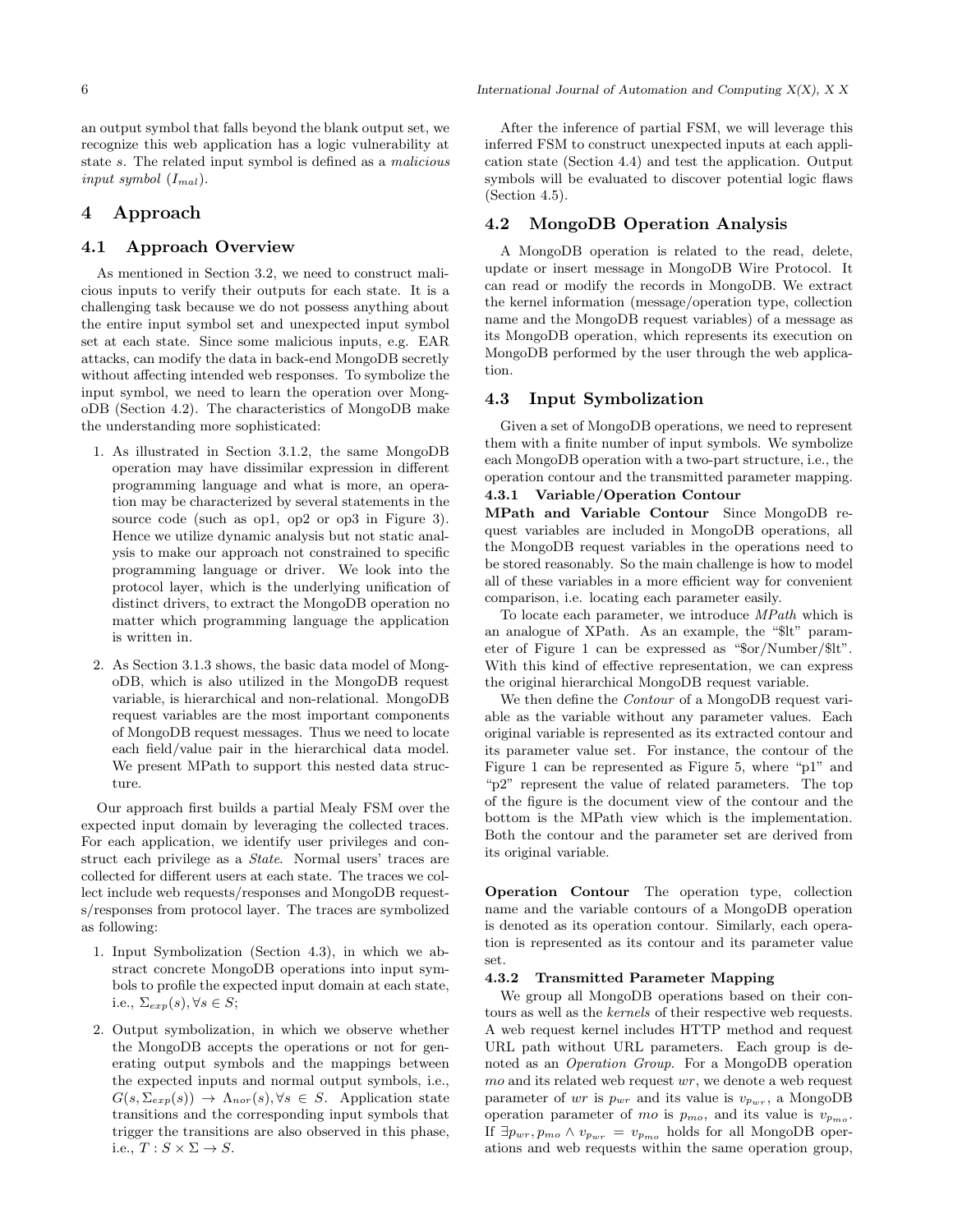

Figure 5 A variable contour (2 appearances)

we define there is a *Parameter Transmission Path* from  $p_{wr}$ to  $p_{mo}$ , and denote  $p_{wr}$  and its related value set  $V_{p_{wr}}$  as a Transmitted Parameter Mapping.

#### 4.3.3 Symbolization

We first profile each transmitted parameter mapping and construct this part based on its related value set, i.e., the values of all transmitted parameters because a parameter may appear infinite pairs. The characterization of each value domain is a two step process. The constraints between the parameter value set and the specific state, i.e. privilege, are extracted first by profiling each parameter at each state. For each state, the value set collected for each parameter within the same operation group is utilized for grouping the parameter into three categories:

- 1. Random Parameter (denoted as  $para_{ur}$ ): The value set of this type of parameter has no limitation. Its value domain is represented with two values: null and notnull.
- 2. Unbounded Constrained Parameter (denoted as  $para_{uc}$ ): The value set of this type of parameter is affected by certain constraints though it is infinite. Single privilege-related constraint is our focus in this paper, which means the parameter value is always specific for each user under this state (e.g., the value of "userid" of "editUser.php" at  $s_1$  in Figure 3 is particular for each user under  $s_1$ ). Its value domain is represented with three kinds of values:  $null, v_{con}$ and  $v_{ncon}$ , where  $v_{con}$  denotes the value satisfying a constraint linked to a specific user under this state and  $v_{ncon}$  denotes other values.
- 3. Bounded Parameter (denoted as  $para_b$ ): We represent its value domain with the value set and two kinds of values: null and  $v_{outb}$ , where  $v_{outb}$  denotes the values out of the bounded set.

We aggregate all the state views of the parameter value domains into a macroscopic view afterwards. If the value domain types of a parameter is consistent for all states, its domain type will not be changed and be recomputed. For  $para_{uc}$ , the updated value domain is value set divided by constraints. For  $para_b$ , its value domain adds additional values. If the value domain types of the parameter over different states are disparate, the more restrictive type (the restrictiveness order is defined as  $para_{ur} < para_{uc} < para_b)$ is adopted and its value domain will be divided. For instance, the parameter "userid" of "editUser.php" in Figure 3 is constrained by specific user at  $s_1$ , but inferred as an  $para_{ur}$  at  $s_2$ . So its macroscopic type will be  $para_{uc}$  and two input symbols are produced at  $s_2$ , i.e.,  $C_1 \cdot P_1$  and  $C_1 \cdot P_2$ .

#### 4.4 Test Input Symbol Generation

As Figure 6 illustrates, there are two methods designed for generating test input symbols at a given state s.

#### 4.4.1 Parameter Manipulation

For an expected input symbol  $I = C \cdot P \in \Sigma_{exp}(s)$  at state  $s$ , we manipulate  $P$  directly, i.e., values of one or more parameters will be changed so as to make the tampered input symbol not included by the expected input set at state s. For an unbounded constrained parameter, we modify its value from  $v_{con}$  to  $v_{ncon}$ . For a bounded parameter, its value is changed to another value in the bounded set or  $v_{outb}$ . The left of Figure 6 shows an example,  $P_1$  of input symbol  $I_1$  is manipulated so as to generate a test input  $I_{mal}$ for  $s_1$ . This method exhibits parameter manipulation attacks, where parameter values are manipulated for violating constraints between operations and the current state.

#### 4.4.2 Forceful Browsing/Execution After Redirection

We observe another state  $s'$  which has one or more expected input symbols excluded from the expected input set of current state s. Input symbols at s ′ with operation contours which are not included by the expected input symbol set of state s are chosen as test input symbols for s, i.e.,  $I_{mal} \in \Sigma_{exp}(s') - \Sigma_{exp}(s') \cap \Sigma_{exp}(s)$ . The right of Figure 6 shows an example, the input symbols at state  $s_2$  with  $C_3$ and  $C_4$  are selected as test inputs for state  $s_1$  since they are not included by  $s_1$ . This method exhibits two types of attacks:

- 1. Forceful Browsing Attacks: One or more hidden sensitive link which should not be accessible at current state can be forcefully browsed;
- 2. Execution After Redirection (EAR) Attacks: The attacker seems to be blocked by the application from the web response of the page, but the sensitive MongoDB operations related to the page can still be successfully run on back-end MongoDB. These EAR attacks, which only manipulate the data stored in MongoDB, violate the state secretly.

#### 4.5 Output Evaluation

We denote the output symbol generated after the test input  $I_{mal}$  being delivered into the application at state s as  $O_{test}$ . The output evaluation will determine whether  $O_{test}$ belongs to the blank output set. Since the blank output symbol means that the application refuses to accept the operation thus if back-end MongoDB trigger the operation of the test input,  $O_{test}$  falls out of the blank output set.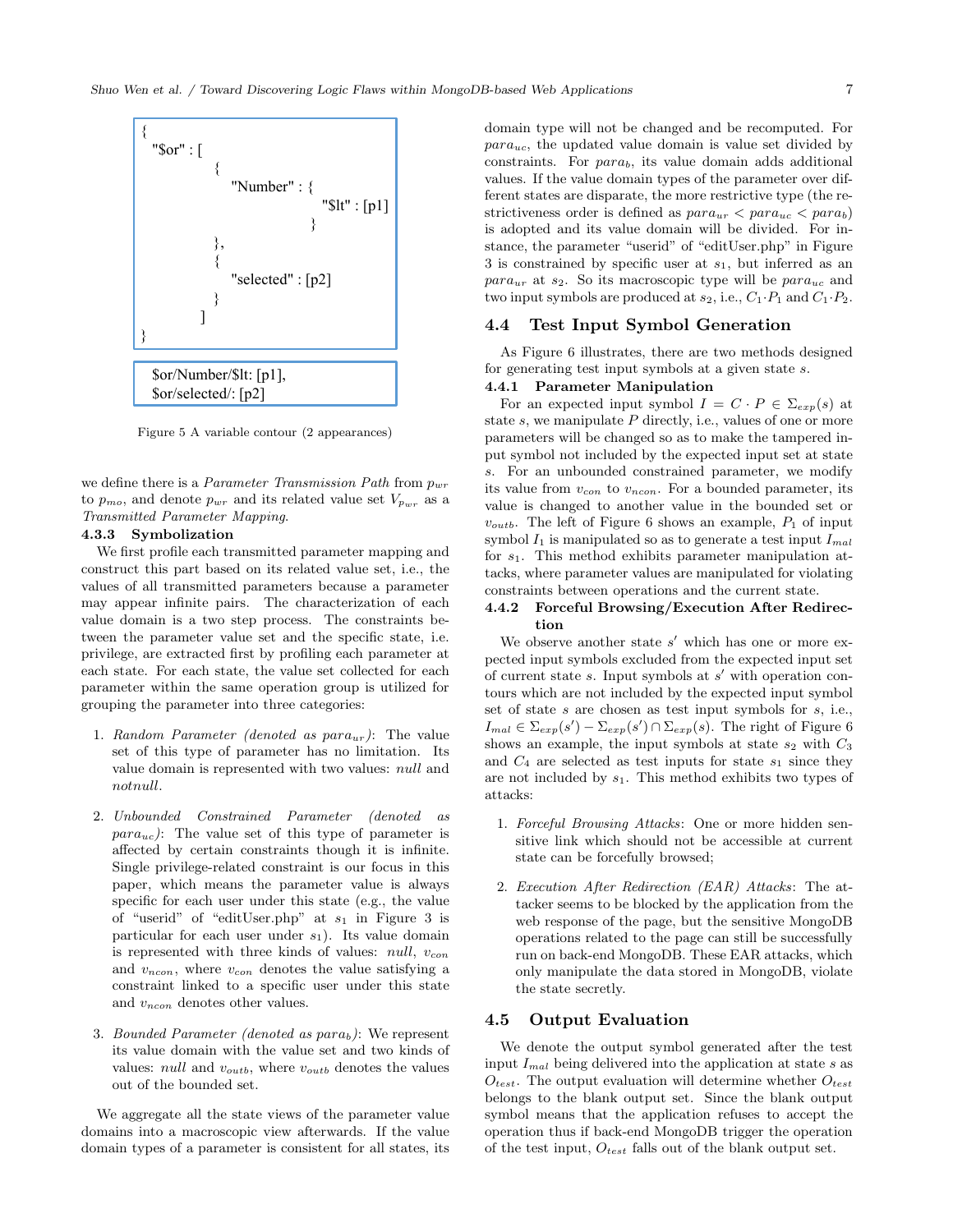

Parameter Manipulation Forceful Browsing / EAR

Figure 6 Test Input Generation

We collect the traces during the testing, after all the test inputs are delivered and the traces are gathered, we analyze each interaction in the traces to examine whether each test operation has been triggered or not. If a test operation is performed, we recognize its related test input as a potential logic flaw.

#### 5 Implementation

We implement a prototype system Lom for discovering logic vulnerabilities within MongoDB-based web applications. As Figure 7 shows, Lom has three major components, including Trace Collector, Specification Analzyer and Testing Engine. These components are corresponding to three phases: trace collection, specification inference and testing.

#### 5.1 Phase I: Trace Collection

Trace Collector, which collects the communication between the web application / MongoDB and the client when users navigate through the application during attack-free sessions, is implemented in our research by utilizing the open source network protocol analyzer Wireshark.

#### 5.2 Phase II: Specification Inference

Specification Analyzer is executed in Phase II to derive both the partial Mealy FSM and the testing specification. Symbolizer first transforms collected traces (in Phase I) into symbolized session logs. Then, session logs are used by the Mealy FSM Analyzer module to derive the partial FSM, resulting in two files: StateProfile, which characterizes the mapping between input/output symbols at each state and DriverSpec, which records the transitions between the set of application states, as well as the input symbols that trigger the transitions. Finally, StateProfile is analyzed by Test-Spec Generator to generate the testing specification, which includes both a set of test input symbols for each state and their related output symbols for evaluation.

#### 5.3 Phase III: Testing

Testing Engine is executed in Phase III to test whether the application has logic vulnerabilities, based on the above derived profiles and specifications. It will produce test web requests from test inputs (by Web Request Generator), deliver them into the application and evaluate the test traces for logic flaw identification (by Output Evaluator).

Testing Controller is the core module that takes charge of the entire testing procedure. It first loads TestSpec and other profiles and checks the current application state. If the test of the current state is not completed, it retrieves the next available test input symbol, delegates Request Generator to generate a concrete web request and submit to the application. After it receives the web response, it will wrap up all the necessary information and send it to Output Evaluator for evaluation, where logic vulnerabilities, if exist, will be reported. If the test of the current state is completed, i.e., no test inputs are left, Testing Controller will move to the next available test state. It will consult State Driver, which loads *DriverSpec* and keeps track of the transition graph of the application, to get the path leading to the next test state. The path computed by State Driver is essentially the shortest path from the current state to the target state (i.e., a sequence with minimum number of input symbols), which will be instantiated by Request Generator and trigger the state transition step by step to the target state. This mechanism is desirable, since we cannot directly drive the application into our desired abstract state. For the example application, after we have tested state  $s_1$  for the regular user, we have to first log out (i.e., move to state  $s_0$ ) and log in as an administrator to test state  $s_2$ . If all the states have been fully tested, the testing procedure is finished.

One key challenge we need to address is how to instantiate abstract input symbols into concrete web requests with meaningful parameters. In Phase II, when we profile web requests, we also infer the value type (e.g., number, literal string) of each parameter. When Request Generator tries to generate the concrete value for a parameter, it checks its value type and randomly generates a value of that type or retrieve a value from a pre-loaded value store (i.e., Input-Profile). In particular, Request Generator includes Login Helper module, which helps Testing Engine successfully log into the application. Login Helper requires the user to provide a LoginProfile file, which specifies the input symbol that represents the login request and at least one set of legitimate user credential, e.g., username and password, for each type of user, e.g., regular user, administrator.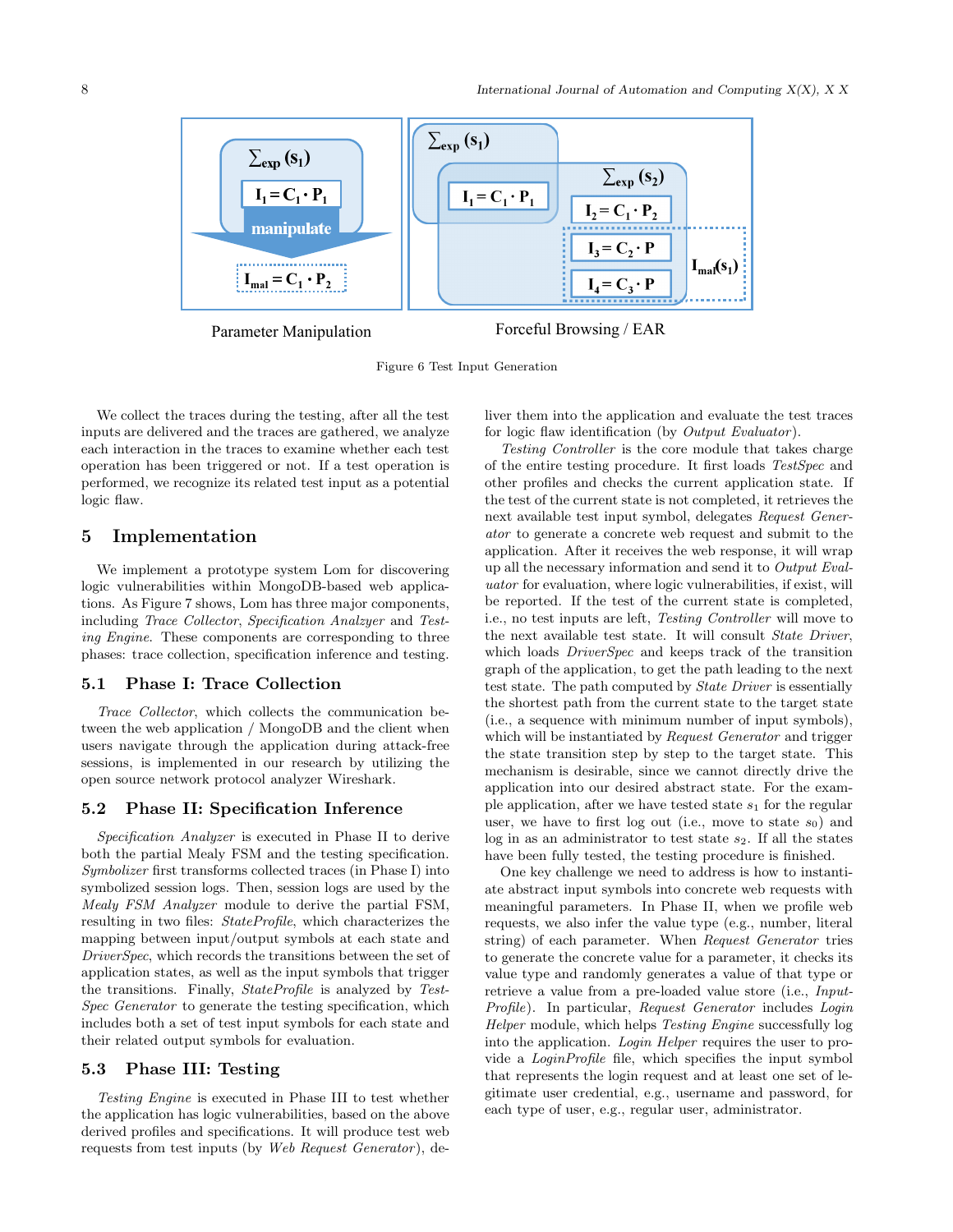

Figure 7 Prototype System Architecture

#### 6 Evaluation

We choose a set of interactive MongoDB-based web applications for evaluating our prototype system Lom. We deploy all web applications on a 3.30GHz Intel core i3-2120 Linux server with 4GB RAM. To facilitate trace collection, we build user simulators for each application based on Selenium WebDriver. We first identify user privileges and their corresponding atomic actions by following navigation links. All of the atomic actions can be recognized as intended functions by the web application designers due to each of them follows the navigation paths under normal situation implemented by the designer. Therefore the correctness can be guaranteed. Then, the simulator performs a random sequence of atomic actions automatically with different privileges and users, each user will run all the atomic actions under his state at least once.

Our inference is performed through dynamic analysis, where the web application is executed under the constraint of navigation paths. This constraint has been applied in several existing approaches  $[5, 12]$  and shown to be effective and general to cover a large number of web applications.

#### 6.1 Analysis of Results

Lom first runs in Phase I and Phase II to collect traces and infers the application logic specification. The statistics of collected traces and inferred FSMs are shown in Table 1, including the number of files, collected web requests, MongoDB requests, states, input symbols. Then, Lom generates the testing specification and launches the testing procedure against each web application. It constructs test web requests and sends them to the application. Testing Evaluator then evaluates the test inputs based on the collected test traces. One feature of Lom is that it also gives concrete attack vectors and evidences for further inspection.

Table 2 shows the testing results, including the number of test inputs generated by each method, flagged attacks and false positives. We also report the sum of real attacks (true positives) and vulnerable web pages. Note that these two numbers can be different, because a web page may have one or more unexpected operations which can be triggered under different states. In the following, we describe the details of logic flaws we identify from each web application. As Table 2 shows, 31 vulnerable web pages are discovered with no false positive.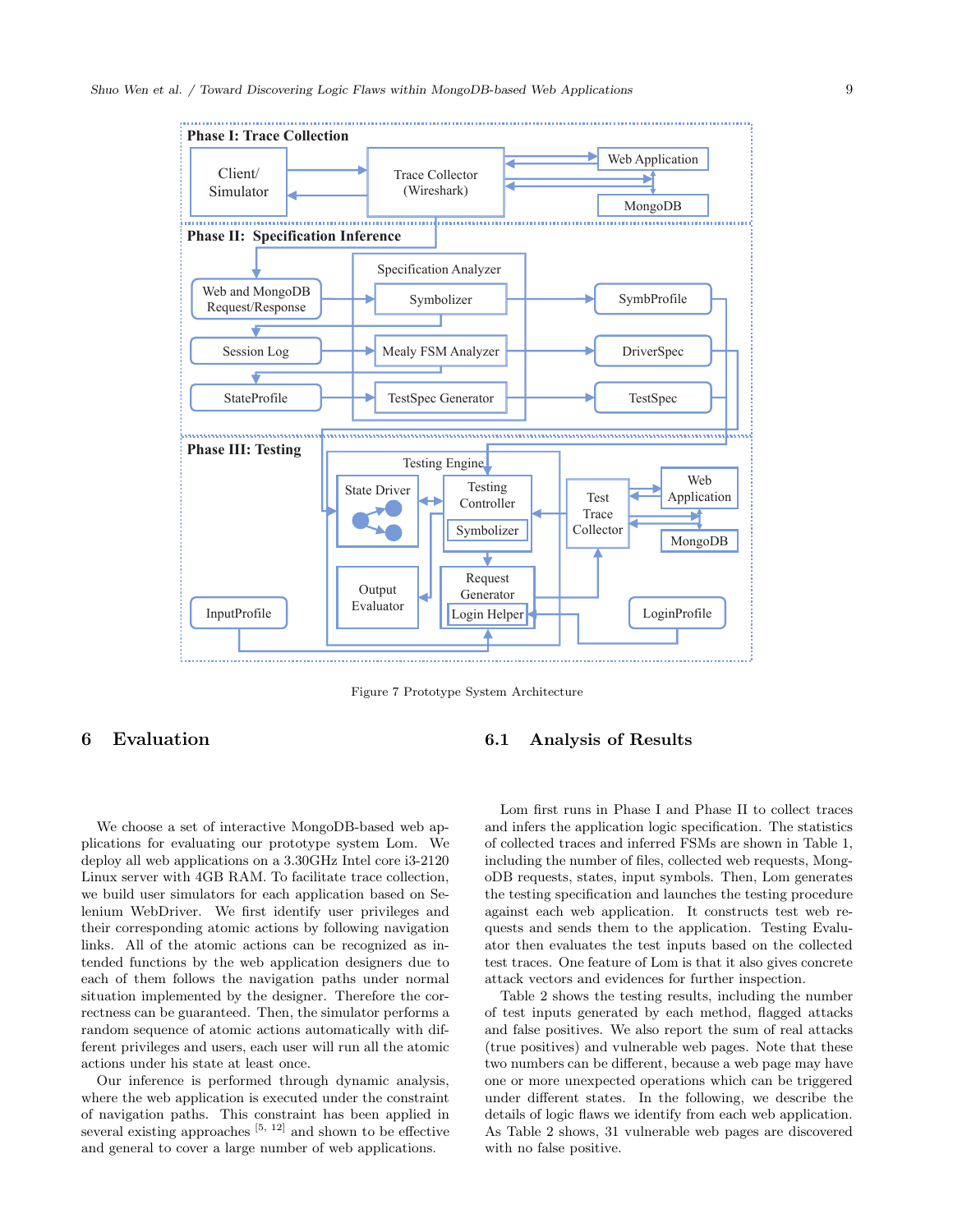Table 1 Summary of Traces and Inferred FSM

| Web Application | File | Web Request | MongoDB Request | State | Input |
|-----------------|------|-------------|-----------------|-------|-------|
| MongoBlog       |      | 371         | 1165            |       | 24    |
| QuickBlog       | 15   | 336         | 346             | 3     | 11    |
| SimpleNote      | 21   | 437         | 493             | З     | 10    |
| ProductShow     |      | 65          | 25              |       | 2     |

Table 2 Summary of Testing Results

| Web Application | Method | Test Inputs | Flagged Attacks | <b>False Positives</b> | True Positives | Vulnerable Web Pages |
|-----------------|--------|-------------|-----------------|------------------------|----------------|----------------------|
| MongoBlog       | FE     |             | 10              |                        | 14             | 13                   |
|                 | PM     | 4           | 4               |                        |                |                      |
| QuickBlog       | FE     | 21          | 13              |                        | 14             | 10                   |
|                 | PM     |             |                 |                        |                |                      |
| SimpleNote      | FE     | 34          | 18              |                        | 18             |                      |
|                 | PM     |             |                 |                        |                |                      |
| ProductShow     | FE     |             |                 |                        |                |                      |
|                 | PМ     |             |                 |                        |                |                      |
| Summary         |        | 72          | 47              |                        | 47             | 31                   |

FE: Forceful browsing and execution after redirection (EAR).

PM: Parameter manipulation.

True Positives: i.e. the sum of real attacks.

#### 6.1.1 MongoBlog

There are three states in this web application: guest, regular user and admin user. Regular users can post new articles, add comments under articles, edit or delete the articles or comments created by himself. Admin users can manage all the articles and comments. Either a regular user or an admin user can mark his favorite articles. Several logic vulnerabilities are identified within this application. First, forceful browsing attacks can be applied on the application, guest users can publish and manage articles and comments as other types of users. Second, the application can be attacked by parameter manipulation, a regular user can view other user's summary page which shows articles, comments or favorite articles of corresponding user by manipulating a parameter.

#### 6.1.2 QuickBlog

This application also has three states: guest, regular user and administrator. Only the administrator is allowed to modify all of the posts. The regular user can edit or delete his own posts. Logic flaws exist within administrative or regular users' pages which fail to check the current application state before any database operations. Thus an attacker can forcefully browse those pages and trigger sensitive operations, a regular user can perform parameter manipulation attacks to view other regular user's pages.

#### 6.1.3 SimpleNote

There are three states in SimpleNote: regular user, user manager and super administrator. Each regular user can only view, edit and delete his own notes. User managers can manage the profile of regular users. Super administrators have the highest privilege, they are allowed to handle all users and notes. We identify logic vulnerabilities within user managers' and super administrators' pages which miss the examination of current application state. These vulnerabilities allow an attacker to browse vulnerable pages directly for managing other users' notes or profiles.

#### 6.1.4 ProductShow

ProductShow has two states: the administrator which can add new product to MongoDB from his own page, the common user which can read products' information. An attacker can forcefully browse the administrative page due to the application does not check the current application state.

#### 7 Conclusions

In this paper, we present the first systematic black-box approach to identify logic flaws within MongoDB-based web applications. A prototype system Lom, which introduces a MongoDB operation model to support new features of MongoDB and models the application logic as a Mealy finite state machine, is implemented and evaluated to demonstrate the practical utility of our approach.

With the development of web application technology, based on the method of this paper, there are several related areas, which will be the concentration of our further research, can be extended:

- 1. The logic flaw within other NoSQL database based web application: The NoSQL database we concentrate on now is MongoDB which is a representation of NoSQL database. Nevertheless, there are various categories of NoSQL database, e.g., columnar storage, graph storage, key-value storage, XML storage. Each kind of NoSQL database has its corresponding characteristics, these features may bring new challenges which may be worth studying.
- 2. Other kinds of vulnerabilities within NoSQL database based web application: The approach we present in this paper is target on logic flaws within NoSQL database based web applications. Meanwhile, our work solves the challenges brought by NoSQL database. It is worth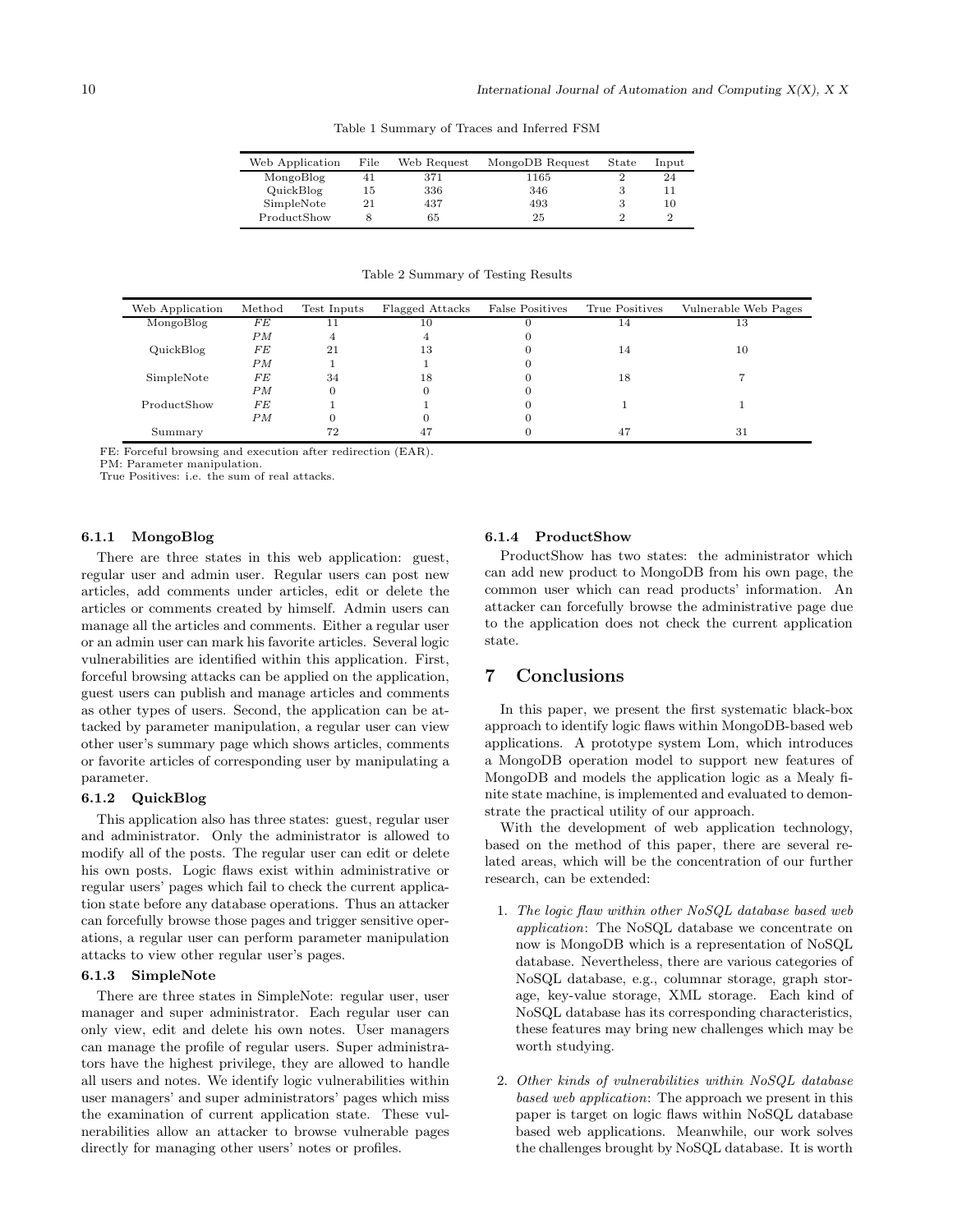considering whether NoSQL database will bring challenges to other security problem, such as input validation vulnerabilities.

In summary, this paper makes progress on discovering logic flaws within MongoDB-based web applications and has the value of practical application. The progress also has some reference value on further research of web application security.

> Shuo Wen received his B.S. in Computer Science and Technology from Nankai University, China, in 2009. Currently, he is a Ph.D. student at the Institute of Machine Intelligence, College of Computer and Control Engineering, Nankai University, China.

> His research area includes networking and distributed systems with a focus on web applications and services and cloud computing. His research goal is to provide application

and data integrity and privacy for next generation networking and distributed systems.

E-mail: wenshuo@mail.nankai.edu.cn (Corresponding author)

Yuan Xue received her B.S. in Computer Science from Harbin Institute of Technology, China, in 1998 and her M.S. and Ph.D. in Computer Science from the University of Illinois at Urbana-Champaign in 2002 and 2005. Currently, she is an assistant professor at the Department of Electri-

cal Engineering and Computer Science of Vanderbilt University.

Her research area includes networking and distributed systems with a focus on wireless andmobile systems, web applications and services, clinical information system and cloud computing. Her research goal is to provide performance optimization, quality of service support, application and data integrity and privacy for next generation networking and distributed systems.

Prof. Xue is a NSF CAREER Award winner.

E-mail: yuan.xue@vanderbilt.edu

Jing Xu has been a professor of Nankai University in the institute of machine intelligence since 2006.

Her research fields include software engineering, software testing and information technology security evaluation.

Prof. Xu is a member of China computer federation, software engineering technical committee.

E-mail: xujing@nankai.edu.cn

Li-Ying Yuan received her B.S. in Computer Science and Technology from Nankai University, China, in 2014. Currently, she is an M.S. student at the Institute of Machine Intelligence, College of Computer and Control Engineering, Nankai University, China.

Her research area includes software analysis.

E-mail: yuanliying@mail.nankai.edu.cn

Wen-Li Song received her B.S. in Computer Science and Technology from Nankai University, China, in 2013. Currently, she is an M.S. student at the Institute of Machine Intelligence, College of Computer and Control Engineering, Nankai University, China. Her research area includes software analysis.

E-mail: wenli.song@foxmail.com

Hong-Ji Yang is a Professor in Centre for Creative Computing, Bath Spa University, Bath, England.

He has taken part in many important international conference, such as International Conference on Software Maintenance, the 8th IEEE Workshop on Future Trends of Distributed Computing Systems, the 26th Annual International Computer Software and Applications conference, etc. He is also

the leader of Software Evolution and Reengineering Group at the Software Technology Research Laboratory.

Prof. Yang has become IEEE Computer Society Golden Core Member since 2010, also, he is a member of EPSRC Peer Review College since 2003.

E-mail: hyang@dmu.ac.uk

Guan-Nan Si received the PhD degree from Nankai University, Tianjin, China, in 2011. He is currently an assistant professor of Shandong Jiaotong University.

His research interests are software engineering and software evaluating technology. E-mail:siguannan@163.com

#### References

- [1] M. Cova, D. Balzarotti, V. Felmetsger, and G. Vigna, "Swaddler: An approach for the anomaly-based detection of state violations in web applications," in Proceedings of the 10th International Conference on Recent Advances in Intrusion Detection, RAID'07, pp. 63–86, 2007.
- [2] DB-Engines Ranking, July 2014. http://dbengines.com/en/ranking.
- [3] P. Bisht, T. Hinrichs, N. Skrupsky, and V. N. Venkatakrishnan, "Waptec: Whitebox analysis of web applications for parameter tampering exploit construction," in Proceedings of the 18th ACM Conference on Computer and Communications Security, CCS '11, pp. 575–586, ACM, 2011.
- [4] S. Son, K. S. McKinley, and V. Shmatikov, "Rolecast: Finding missing security checks when you do not know what checks are," in Proceedings of the 2011 ACM International Conference on Object Oriented Programming Systems Languages and Applications, OOPSLA '11, pp. 1069–1084, ACM, 2011.
- [5] V. Felmetsger, L. Cavedon, C. Kruegel, and G. Vigna, "Toward automated detection of logic vulnerabilities in web applications," in Proceedings of the 19th USENIX Conference on Security, USENIX Security'10, pp. 10– 10, USENIX Association, 2010.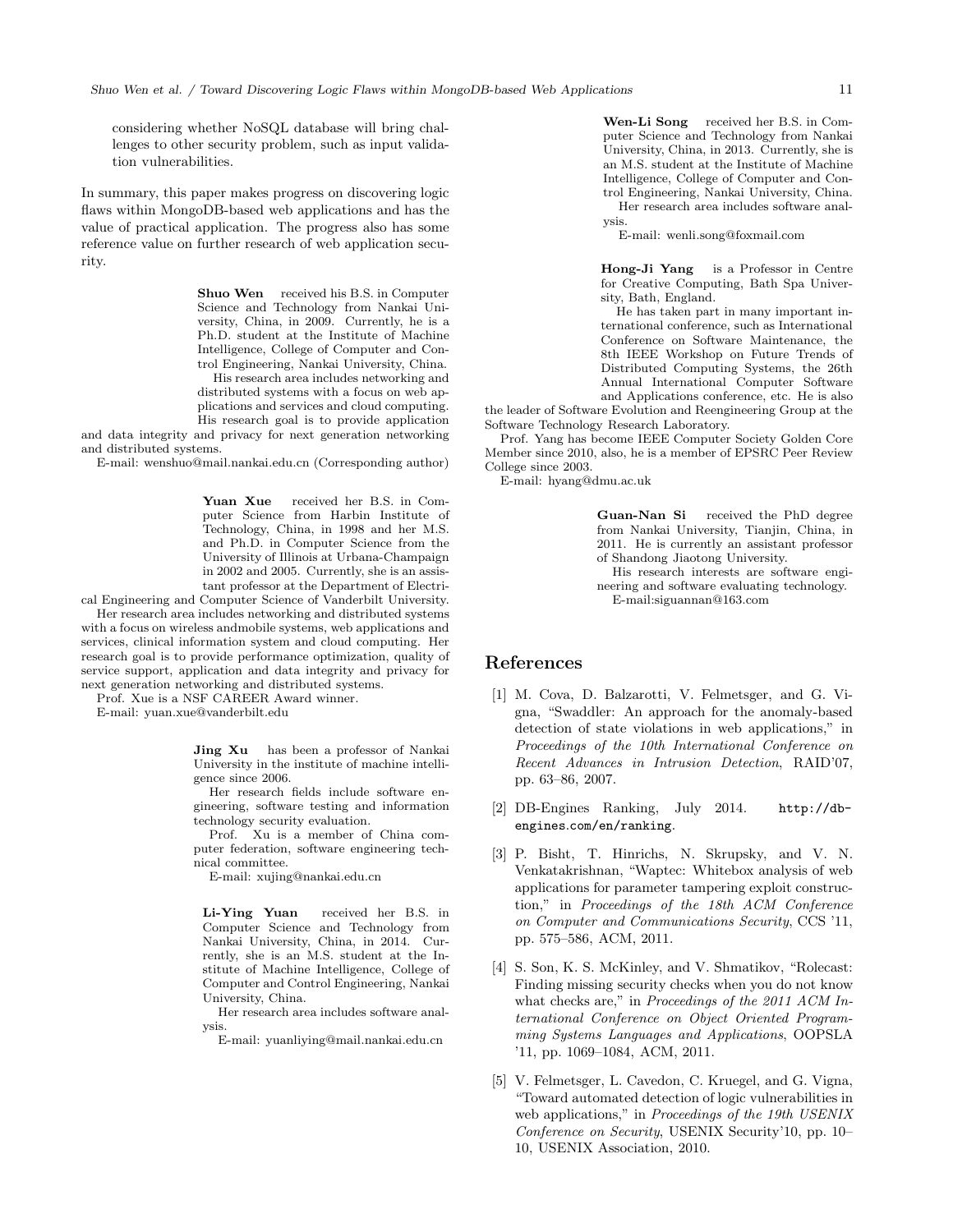12 International Journal of Automation and Computing X(X), X X

- [6] X. Li, W. Yan, and Y. Xue, "Sentinel: Securing database from logic flaws in web applications," in Proceedings of the Second ACM Conference on Data and Application Security and Privacy, CODASPY '12, pp. 25– 36, ACM, 2012.
- [7] X. Li, X. Si, and Y. Xue, "Automated black-box detection of access control vulnerabilities in web applications," in Proceedings of the 4th ACM Conference on Data and Application Security and Privacy, CO-DASPY '14, pp. 49–60, ACM, 2014.
- [8] A. Doupé, B. Boe, C. Kruegel, and G. Vigna, "Fear the EAR: Discovering and mitigating execution after redirect vulnerabilities," in Proceedings of the 18th ACM Conference on Computer and Communications Security, CCS '11, pp. 251–262, ACM, 2011.
- [9] P. Bisht, T. Hinrichs, N. Skrupsky, R. Bobrowicz, and V. N. Venkatakrishnan, "NoTamper: Automatic blackbox detection of parameter tampering opportunities in web applications," in Proceedings of the 17th ACM Conference on Computer and Communications Security, CCS '10, pp. 607–618, ACM, 2010.
- [10] A. Doupé, L. Cavedon, C. Kruegel, and G. Vigna, "Enemy of the state: A state-aware black-box web vulnerability scanner," in Proceedings of the 21st USENIX Conference on Security Symposium, Security'12, USENIX Association, 2012.
- [11] G. H. Mealy, "A method for synthesizing sequential circuits," Bell System Technical Journal, vol. 34, no. 5, pp. 1045–1079, 1955.
- [12] F. Sun, L. Xu, and Z. Su, "Static detection of access control vulnerabilities in web applications," in Proceedings of the 20th USENIX Conference on Security, SEC'11, USENIX Association, 2011.
- [13] L. Okman, N. Gal-Oz, Y. Gonen, E. Gudes, and J. Abramov, "Security issues in nosql databases," in Trust, Security and Privacy in Computing and Communications (TrustCom), 2011 IEEE 10th International Conference on, pp. 541–547, Nov 2011.
- [14] L. Aniello, S. Bonomi, M. Breno, and R. Baldoni, "Assessing data availability of cassandra in the presence of non-accurate membership," in Proceedings of the 2Nd International Workshop on Dependability Issues in Cloud Computing, DISCCO '13, pp. 2:1–2:6, ACM, 2013.
- [15] P. Chapman and D. Evans, "Automated black-box detection of side-channel vulnerabilities in web applications," in CCS'11: Proceedings of the 18th ACM conference on Computer and communications security, pp. 263–274, 2011.
- [16] Y.-W. Huang, S.-K. Huang, T.-P. Lin, and C.-H. Tsai, "Web application security assessment by fault injection and behavior monitoring," in WWW'03: Proceedings of the 12th international conference on World Wide Web, pp. 148–159, 2003.
- [17] M. Martin and M. S. Lam, "Automatic generation of xss and sql injection attacks with goal-directed model checking," in USENIX'08: Proceedings of the 17th conference on USENIX Security symposium, pp. 31–43, 2008.
- [18] S. Kals, E. Kirda, C. Kruegel, and N. Jovanovic, "Secubat: a web vulnerability scanner," in  $WWW'06:Pro$ ceedings of the 15th international conference on World Wide Web, pp. 247–256, 2006.
- [19] M. Dalton, C. Kozyrakis, and N. Zeldovich, "Nemesis: preventing authentication & access control vulnerabilities in web applications," in USENIX'09: Proceedings of the 18th conference on USENIX security symposium, pp. 267–282, 2009.
- [20] B. Parno, J. M. McCune, D. Wendlandt, D. G. Andersen, and A. Perrig, "CLAMP: Practical prevention of large-scale data leaks," in Oakland'09: Proceedings of the 30th IEEE Symposium on Security and Privacy, 2009.
- [21] X. Li and Y. Xue, "Block: A black-box approach for detection of state violation attacks towards web applications," in Proceedings of the 27th Annual Computer Security Applications Conference, ACSAC '11, pp. 247–256, ACM, 2011.
- [22] D. Balzarotti, M. Cova, V. V. Felmetsger, and G. Vigna, "Multi-module vulnerability analysis of webbased applications," in Proceedings of the 14th ACM Conference on Computer and Communications Security, CCS '07, pp. 25–35, ACM, 2007.
- [23] S. Son, K. S. McKinley, and V. Shmatikov, "Fix me up: Repairing access-control bugs in web applications.," in Network and Distributed System Security (NDSS) Symposium, NDSS 13, February 2013.
- [24] L. Xing, Y. Chen, X. Wang, and S. Chen, "Integuard: Toward automatic protection of third-party web service integrations," in Network and Distributed System Security (NDSS) Symposium, NDSS 13, February 2013.
- [25] G. Pellegrino and D. Balzarotti, "Toward black-box detection of logic flaws in web applications," in Network and Distributed System Security (NDSS) Symposium, NDSS 14, February 2014.
- [26] X. Li and Y. Xue, "Logicscope: Automatic discovery of logic vulnerabilities within web applications," in Proceedings of the 8th ACM SIGSAC Symposium on Information, Computer and Communications Security, ASIA CCS '13, pp. 481–486, ACM, 2013.
- [27] R. Wang, S. Chen, X. Wang, and S. Qadeer, "How to shop for free online - security analysis of cashier-as-aservice based web stores," in Oakland'11: Proceedings of the 32nd IEEE Symposium on Security and Privacy, 2011.